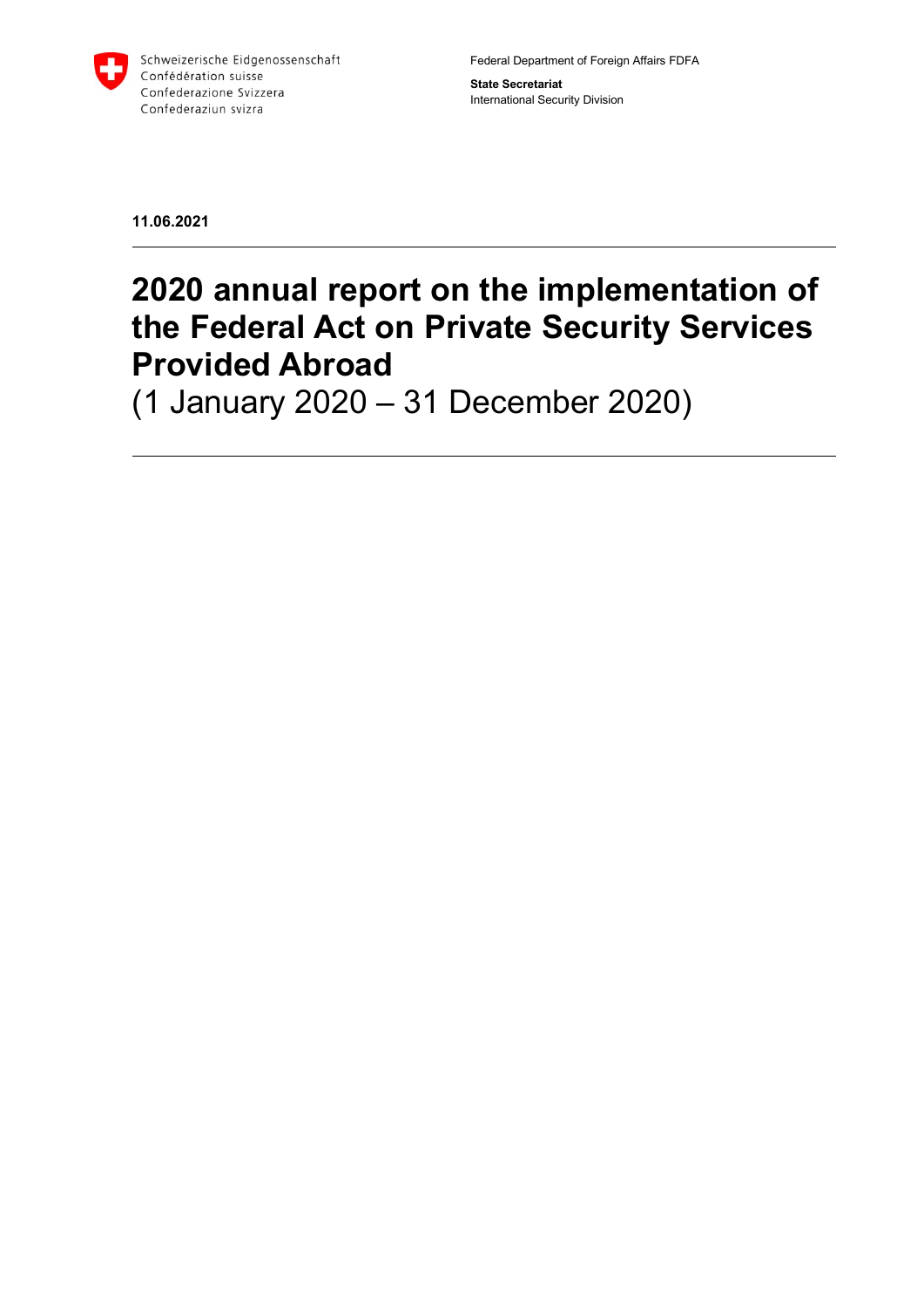# **1. Introduction**

For the authority overseeing the implementation of the Federal Act on Private Security Services Abroad (PSSA),<sup>1</sup> the main focus in 2020 was the drafting of amendments to the Ordinance on Private Security Services Abroad (PSSA).<sup>2</sup> In 2019, the criteria governing the application of the PSSA had been analysed and discussed by the competent federal government services, in the media and in Parliament (see *2019 Annual Report*, Section 4). On the basis of proposals submitted to it by an interdepartmental working group, and taking into account the demands formulated by Parliament in 2019, the Federal Council decided on 11 November 2020 to amend the ordinance in question and to schedule the entry into force of the new text for 1 January 2021. The main amendments are summarised in Section 3 of this report. Please note that the activities detailed in this report were subject to the legal regime in effect prior to the entry into force of the amended OPSA.

Developments in the private security industry continued in 2020. These involved new forms of services and the use of advanced technologies. Needs surrounding management of the COVID-19 pandemic, which led governments in many countries to hire private security companies for security or logistical tasks, also had an impact on this sector. The role played by these companies during the pandemic has raised questions and concerns regarding compliance with the principles of international law.

# **2. Implementation of the PSSA**

The PSSA entered into force on 1 September 2015. The act is intended to safeguard Switzerland's internal and external security, achieve Switzerland's foreign policy objectives, preserve its neutrality and guarantee compliance with international law (Art. 1 PSSA). To this end, it makes the provision of private security services abroad by Swiss companies subject to supervision through mandatory declaration and, where appropriate, a review procedure<sup>3</sup>.

Article 37 of the PSSA stipulates that the competent authority shall submit an annual report on its activities to the Federal Council. This report is published on the website of the Federal Department of Foreign Affairs (FDFA).

## **2.1 Competent authority**

According to the OPSA (Art. 3), the FDFA's Directorate of Political Affairs<sup>4</sup> is the authority responsible for the implementation of the PSSA. The unit tasked to implement the PSSA at an operational level is the Export Controls and Private Security Services Section <sup>5</sup> within the Division for Security Policy.<sup>6</sup>

The main task of the ECPS is to handle the administrative procedures introduced by the PSSA. The ECPS also helps to formulate Switzerland's policy on private security services and takes part in the national and international dialogue on norms and standards applicable to private security companies.

Following its reorganisation in March 2020, the ECPS has taken over a number of activities that were previously the responsibility of the Arms Control, Disarmament and Non-Proliferation Section of the same division. It is now also responsible for processing cases relating to export controls, which are submitted by the State Secretariat for Economic Affairs (SECO) for consultation. The ECPS also works in close cooperation with the SECO to compile policy dossiers on export controls and participates in national and multilateral dialogue in this area. At an operational level, 576 cases regarding the export of war materiel and goods under the War Materiel Act (WMA)<sup>7</sup> and the Goods Control Act (GCA)<sup>8</sup> were submitted to the ECPS in 2020.

<sup>1</sup> SR **935.41**

<sup>2</sup> SR **935.411**

<sup>&</sup>lt;sup>3</sup> The act completely prohibits two scenarios. It explicitly prohibits direct participation in hostilities (Art. 8 PSSA). It also prohibits companies from providing, from Switzerland, private security services if it may be assumed that the recipients will use the services in connection with the commission of serious human rights violations (Art. 9 PSSA).

<sup>4</sup> From 1 January 2021: the FDFA State Secretariat

<sup>&</sup>lt;sup>5</sup> Previously: Private Security Services Section (PSSS).

<sup>6</sup> From 1 January 2021: the International Security Division (ISD).

<sup>7</sup> SR **514.51**

<sup>8</sup> SR **946.202**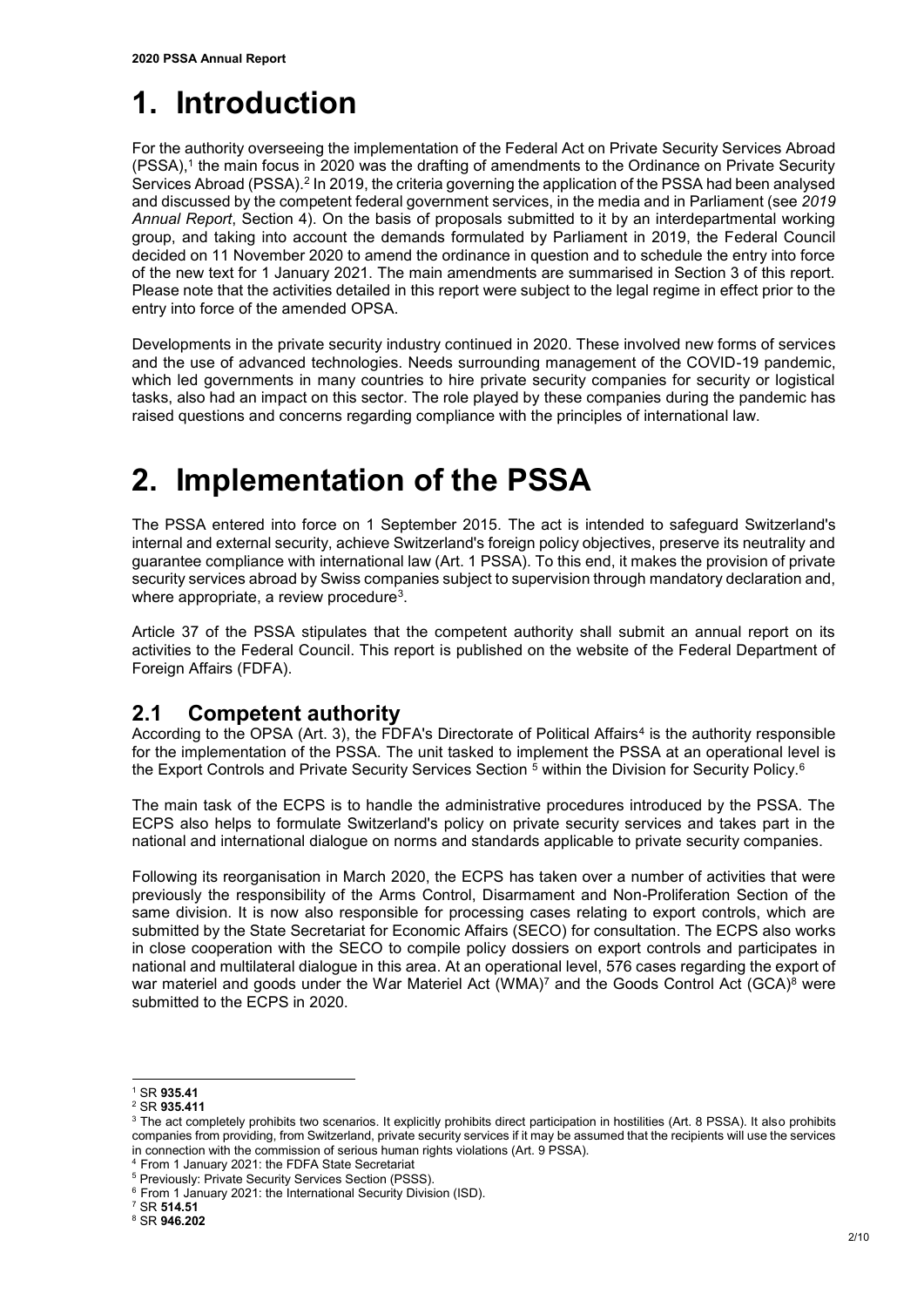### **2.2 Information and collaboration with other services**

During the year under review, the competent authority pursued its information campaign to raise awareness among companies that might be affected by the PSSA. It contacted many companies active in various sectors in order to assess their activities and explain to them the procedure, the legal framework and their obligations under the PSSA.

The competent authority worked very closely with SECO's Arms Control and Arms Control Policy Section and Export Controls/Industrial Products Section, particularly with regard to the drafting of the amendments to the OPSA. This entailed both adapting the text of the ordinance and identifying how the amendments would affect the procedures involving the two parties (see Section 3 of this report). This increased collaboration has enabled the competent services of the FDFA and the Federal Department of Economic Affairs, Education and Research (EAER) to gain a better understanding of each other's work processes.

## **2.3 Activities at international level**

#### **2.3.1 International meetings**

At the international level, the competent authority engages in dialogue on national and international standards for private military and security companies and on oversight mechanisms for these types of activity. In the year under review, the COVID-19 pandemic caused major disruption to international meetings, with many cancelled and others held online.

In the year under review, the competent authority took part in the following virtual events:

- Security Dialogue on Private Military and Security Companies, OSCE Forum for Security Cooperation, 17 June 2020;
- Working Group on the International Code of Conduct Association, Montreux Document Forum, 24 June 2020;
- Maritime Working Group, Montreux Document Forum, 10 and 18 November 2020;
- Annual General Assembly 2020, International Code of Conduct for Private Security Service Providers' Association (ICoCA), 30 November to 4 December 2020.

#### **2.3.2 Working Group on the use of mercenaries as a means of violating human rights and impeding the exercise of the right of peoples to self-determination**

The United Nations Working Group on the use of mercenaries as a means of violating human rights and impeding the exercise of the right of peoples to self-determination (Working Group) visited Switzerland from 13 to 17 May 2019. The aim of this visit was to gather information on the Swiss legislation and the measures that our country has taken in the area of private security services. When the Working Group concluded its visit, it noted the pioneering role played by Switzerland in regulating private security services at the international and national level (see *2019 Annual Report*, Section 2.3.2).

The Working Group's report was presented at the 45th session of the UN Human Rights Council in September 2020. The representatives of the Working Group thanked Switzerland for the excellent cooperation and underscored the leading role played by our country in the various international forums active in the regulation of private security services and respect for international law. The Working Group encouraged Switzerland to continue its efforts and made a number of recommendations.<sup>9</sup> These include keeping the range of services covered by the PSSA as broad as possible, better harmonisation of procedures under the PSSA, the WMA and the GCA, and establishing a national regime for private security services provided on Swiss territory.

### **2.4 Media contacts**

During the period under review, the competent authority was contacted numerous times by Swiss print and electronic media outlets and interested circles. Their questions were either about the implementation of the PSSA in general or about specific cases involving Swiss companies active in the sector. A number of questions concerned the current progress of the ongoing proceedings before the Federal Administrative Court regarding the 'Pilatus' case (see *Annual Activity Report 2019*, Section 3.4).

<sup>9</sup> <https://undocs.org/en/A/HRC/45/9/ADD.1>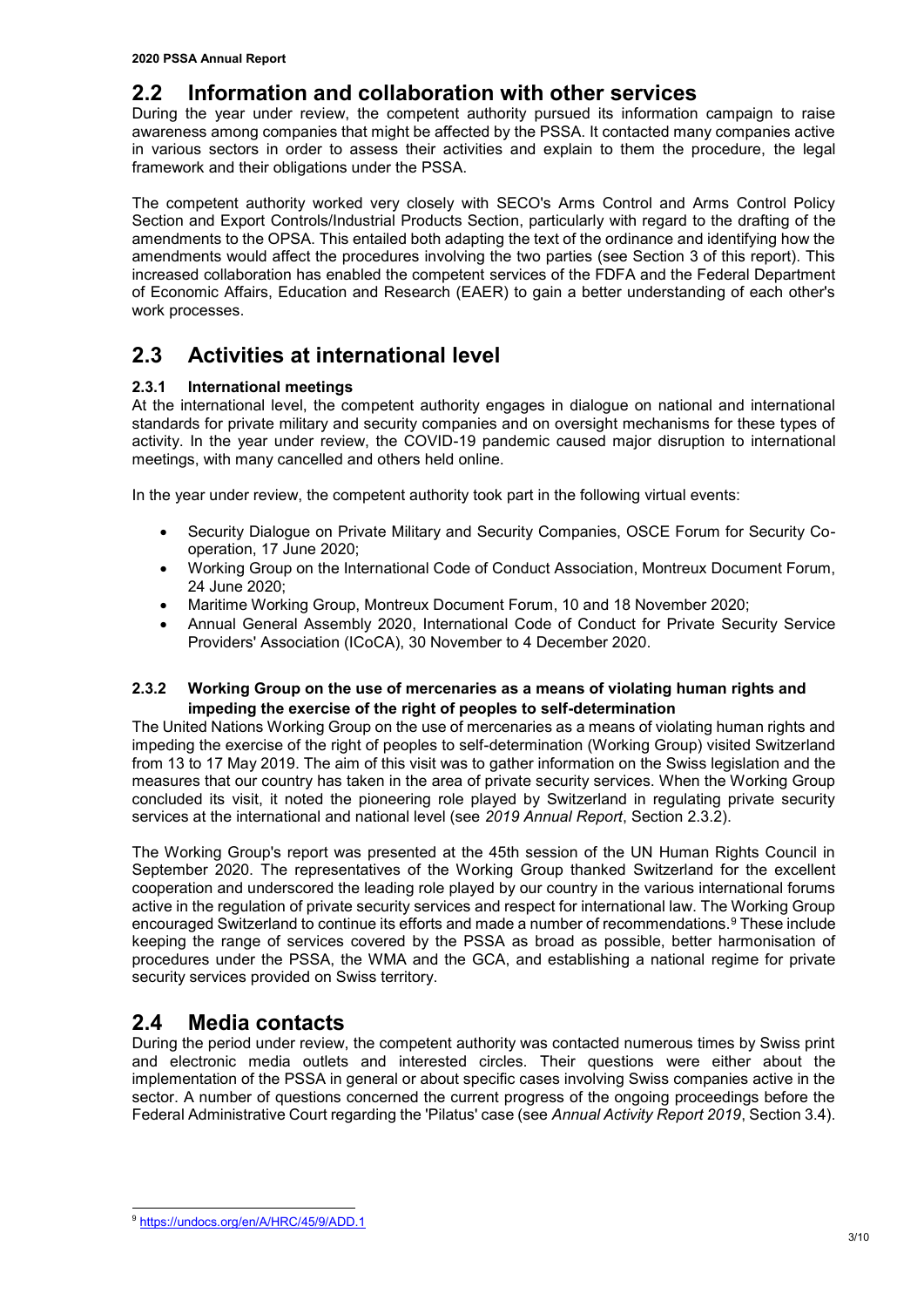# **3. Amendment of the OPSA**

Following the work carried out in 2019 relating to the interpretation of the PSSA (see *Annual Activity Report 2019*, Section 4), the main focus in 2020 was on the amendment of the Ordinance on Private Security Services Abroad (OPSA).

Having observed that certain services fall within the scope of the PSSA, the WMA and the GCA, and that owing to the different legislation there remain issues with regard to the consistent processing of such cases, the FDFA and the EAER set up an interdepartmental working group (IDWG) in March 2019. The IDWG was tasked with assessing similarities and differences between the authorisation and prohibition criteria laid down in the different pieces of legislation, determining what action was needed, and proposing specific solutions. The two government departments presented the outcomes of the IDWG's work to the Federal Council on 12 February 2020. At this meeting, the Federal Council decided to instruct the FDFA and the Federal Department of Justice and Police (FDJP) to carry out a partial revision of the OPSA through a new interdepartmental working group. The working group was cochaired by the FDFA and the FDJP and included representatives of the EAER and the Federal Department of Defence, Civil Protection and Sport (DDPS).

On the basis of the outcomes of the group's work, the Federal Council decided on 11 November 2020 to amend the ordinance to the PSSA. The amended ordinance came into force on 1 January 2021.

The new version of the ordinance establishes a consultation mechanism between the FDFA, the EAER and the DDPS that is similar to those that apply to the WMA and GCA. The consultation mechanism stipulates that the authorities must submit to the Federal Council any matters on which opinions diverge or which are of major political significance. The amendments also include more precise definitions of key concepts such as 'operational or logistical support', 'advising or training members of armed or security forces' and 'operating and maintaining weapons systems', which will make it easier for the companies involved to comply with the law. Furthermore, certain services are not subject to the declaration requirement if they are in close connection with an export that complies with the WMA or GCA.

At its meeting on 12 February 2020, the Federal Council also instructed the FDFA and the EAER, in collaboration with the DDPS and the FDJP, to examine options for potential amendments to the PSSA with a view to harmonising it with the legislation on export controls, and to submit a proposal to the Federal Council by the end of 2020. After examining several options and having considered the demands made in a number of parliamentary interventions concerning the PSSA communicated at the end of 2019 (see *Annual Activity Report 2019*, ch. 4), the IDWG concluded in its report that the partial amendment of the OPSA proposed to the Federal Council largely resolves the problems of coherence between the PSSA and the legislation on export controls, and that an amendment of the PSSA is not currently necessary. Nevertheless, the Federal Council has instructed the competent authority to reevaluate the legislation in three years in the light of experiences under the amended ordinance.

As the amended OPSA did not come into force until January 2021, the cases discussed in the following sections were not governed by the new regime. They were subject to the provisions in force until the end of 2020.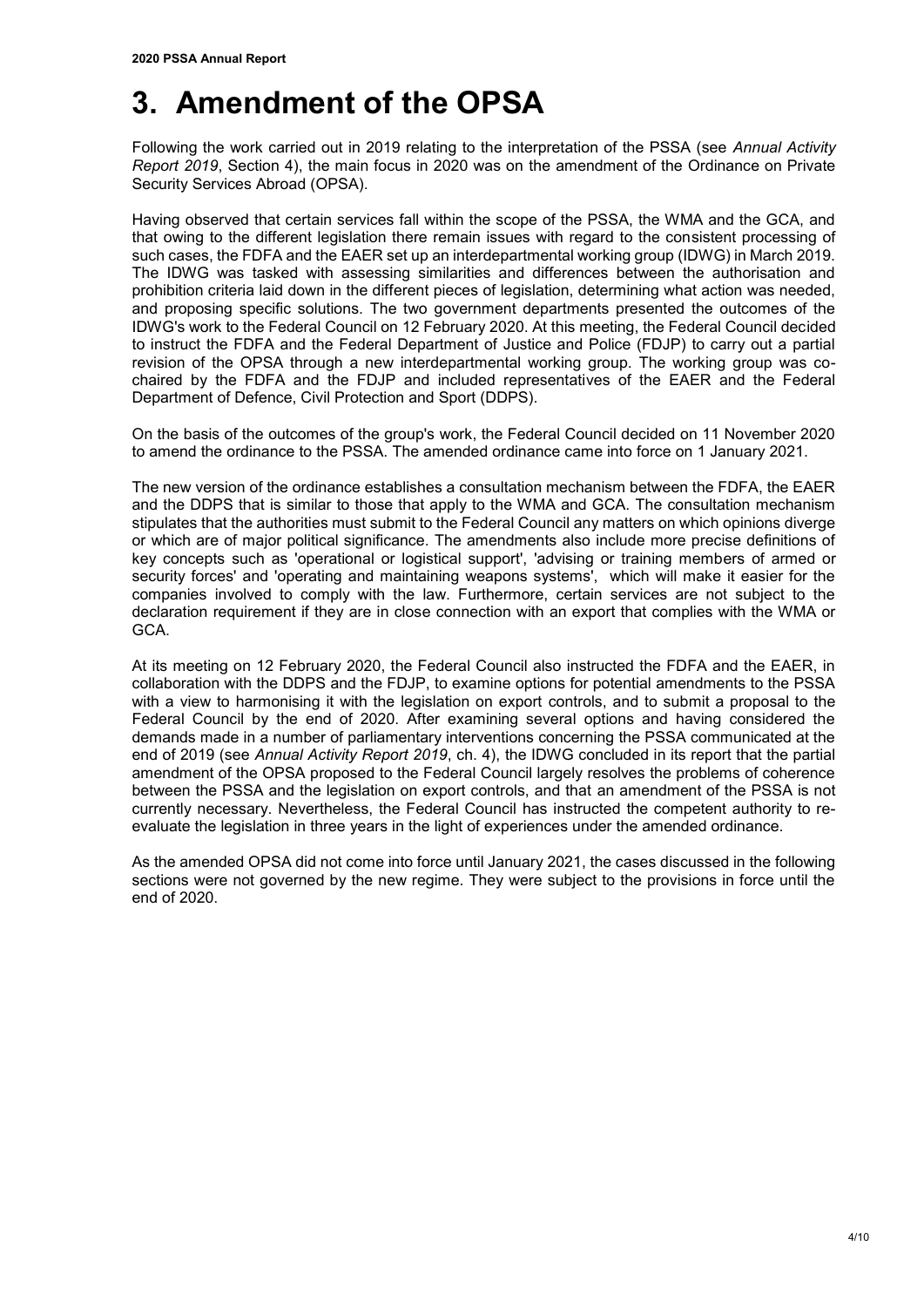# **4. Statistics**

### **4.1 Facts and figures**

Between 1 January and 31 December 2020, 41 companies submitted **495** declarations to the competent authority regarding an activity (services; 2019: 478; 2018: 479; 2017: 457; 2015/2016: 306). The **declarations submitted for 2020** to the competent authority for private security services under Article 4 let. a of the PSSA as at 31 December 2020 break down as follows:



*No Activities related to guarding, caring for prisoners, or operating prison facilities. No service in connection with a security service.*

## **4.2 Declaration procedures**

The declarations fell into four main groups of security services:

 **Orange segments: 92 activities (2019: 206; 2018: 303; 2017: 279; 2015/2016: 114) concerned the protection of persons and the guarding or surveillance of goods and properties in complex environments (Art. 4 let. a para.1 and 2 PSSA).** Companies performing contracts in the area of the protection of persons or the guarding of goods are in the usual sense of the term private security companies, generally of a small or medium size. They provide services corresponding to the definition of 'security services' under the International Code of Conduct for Private Security Service Providers (ICoC).<sup>10</sup>

<sup>10</sup> <https://icoca.ch/>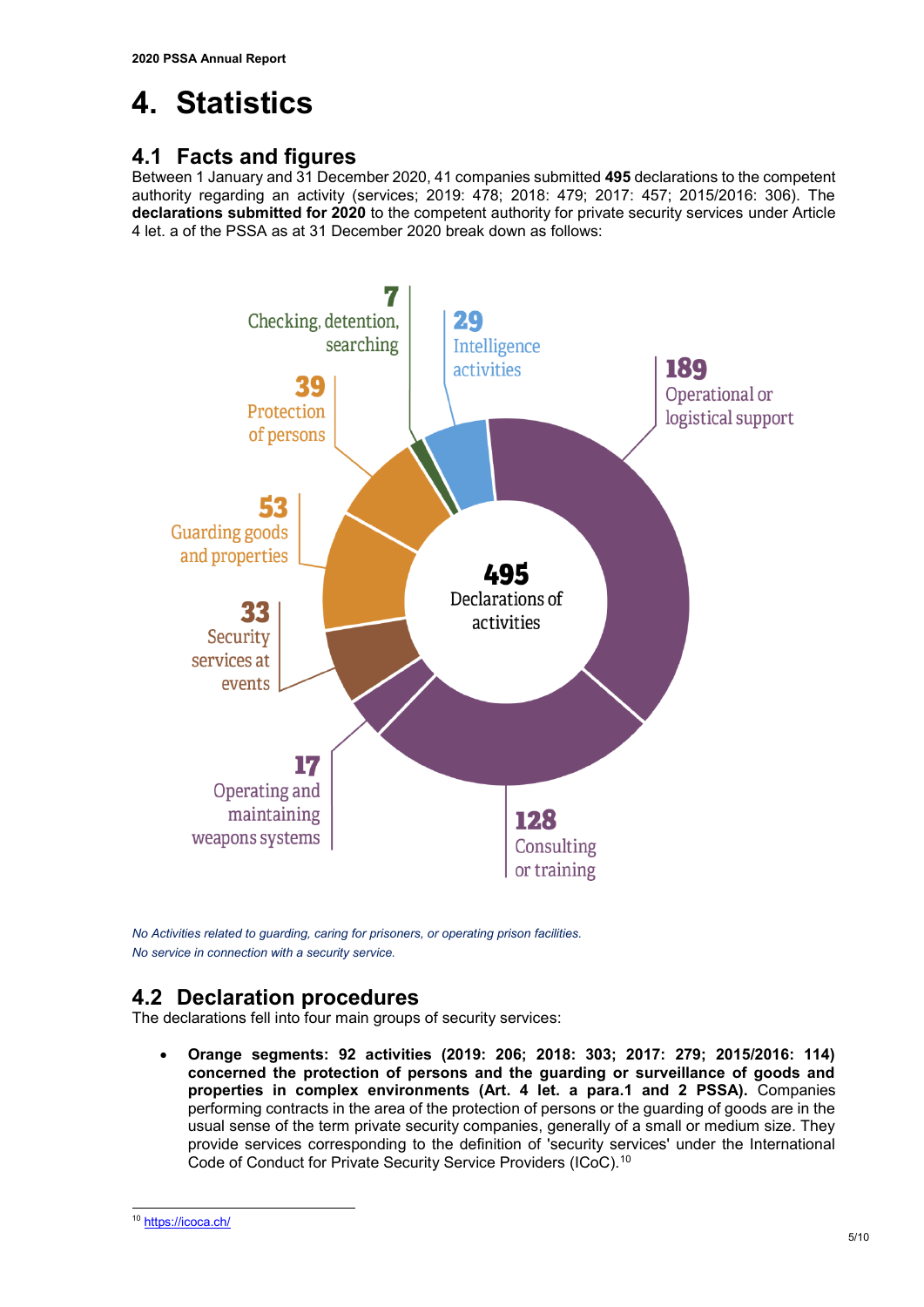- **Brown segment: 33 activities (compared with zero in previous years) were in the field of security services at events**. Companies performing contracts in this area are in the usual sense of the term private security companies, generally of a small or medium size. Services in this field must be declared in all countries except member states of the European Union or the European Free Trade Association.
- **Blue segment: with 29 declarations (2019: 33; 2018: 64; 2017: 109; 2015/2016: 115), intelligence activities (Art. 4, let. a para. 9 PSSA) made up a third main segment.** It is mainly investigative agencies, usually active in the financial sector and especially banking, which operate in the area of private intelligence.
- **Purple segments: a fourth group with 334 declarations (2019: 229; 2018: 104; 2017: 50; 2015/2016: 59) concerned services for armed or security forces in the area of operational or logistical support, operating and maintaining weapons systems and advising or training members of armed or security forces (Art. 4 let. a para. 6–8 PSSA).** Of these declarations, 59 cases came under the PSSA, the WMA and the GCA, and were processed jointly in SECO's electronic Elic system. Most of the companies providing services in this field are industrial companies in the war materiel and dual-use goods sector. These companies vary greatly in size. The extent of the activities undertaken in this sector also varies, as does the nature of the declared services. In some cases, the services require continuous on-site presence. Other less extensive services require on-site presence only occasionally, or must be physically carried out in Switzerland. Moreover, the types of products are also highly variable. These may include war materiel, dual-use goods or other technological products. The area of 'training' also comprises specialists and consultants, for example in the field of police training.

### **4.3 Review procedures**

In 2020, the competent authority initiated **three review procedures in accordance with Art. 13 PSSA**. **(2019: 26; 2018: 16; 2017: 18; 2015/2016: 6).** In one instance, the declared activity was prohibited (see Section 4.4 below). Another application was withdrawn by the company. One declaration was still pending at the end of the year.

### **4.4 Prohibitions**

In 2020, **three activities were prohibited (2019: 2; 2018: 7; 2017: 2; 2015/2016: 1)**, two on the basis of a review procedure initiated in 2019. In one case, the services involved were in the area of logistical support for armed or security forces in an African country. The other two cases involved advising or training members of armed or security forces in two Middle Eastern countries. In all three cases, the FDFA considered that the provision of services was not compatible with Switzerland's foreign policy objectives, particularly in the area of human rights.

### **4.5 Sanctions**

During the period under review, the competent authority did not receive any information about companies whose services would constitute breaches under Articles 8 and 9 of the PSSA. In addition, no sanctions under Articles 21 to 27 PSSA were imposed by the Office of the Attorney General of Switzerland during the period under review.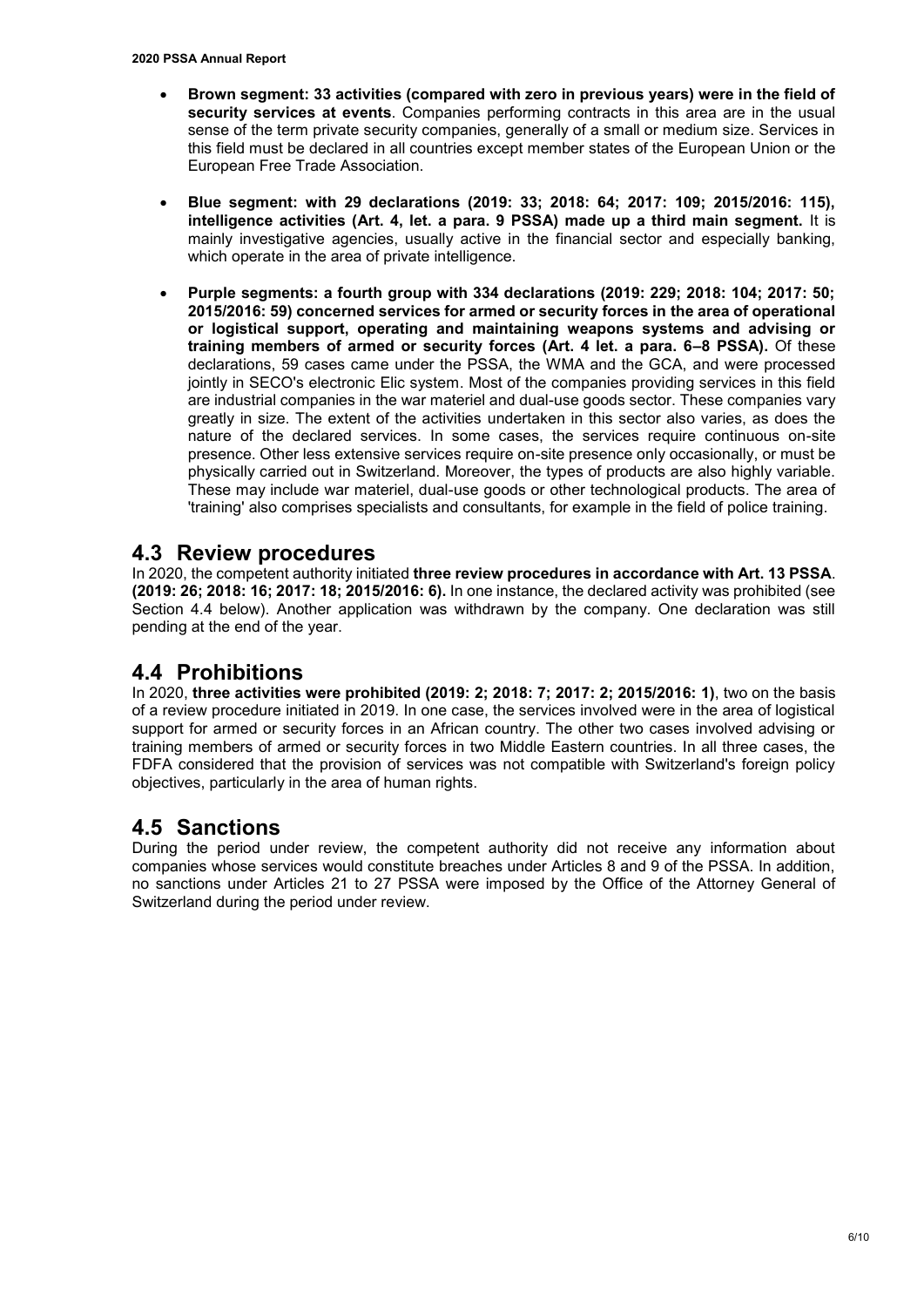-

### **4.6 in groups of services – evolution**



The table above illustrates trends in reporting in the main groups of services for the years 2015–2020.<sup>11</sup>

There was another sharp fall in declarations concerning services covered by Art. 4 let. a para. 1 and 2 PSSA, i.e. the **protection of persons and property in complex environments**. The number of declarations fell by half during the period under review. Unlike previously, the lower numbers were not solely due to the general deterioration of the security situation in certain regions (specifically the Middle East). In 2020, disruptions to economic activity caused by the COVID-19 pandemic also reduced the presence of foreign investors, who are the main beneficiaries of such protection services.

In 2020, the authority received for the first time declarations in the area of **security services at events** provided outside the territory of the European Union and the European Free Trade Association. Although these involved a limited number of actors and services, this is statistically speaking a marked change from previous years.

There was another slight decrease compared with 2019 in the number of services in connection with **private intelligence**. There had already been a decrease between 2018 and 2019, which prompted the competent authority to conduct a survey of several dozen companies specialising in private intelligence, to identify any significant changes in their activities. Based on the information provided, most of these companies have not however substantially changed their activities with regard to the criteria governing the declaration requirement in this area under the PSSA. It is therefore difficult to draw any definite conclusions about the fall in the number of intelligence declarations. Some industry operators say that the fall in the number of cases between 2018 and 2020 was due to a decline in requests for support in due diligence investigations and dispute settlements concerning emerging markets in particular. The

<sup>&</sup>lt;sup>11</sup> Since the PSSA came into force on 1 September 2015, the figures for 2015 (1 September to 31 December) are shown together with those for 2016.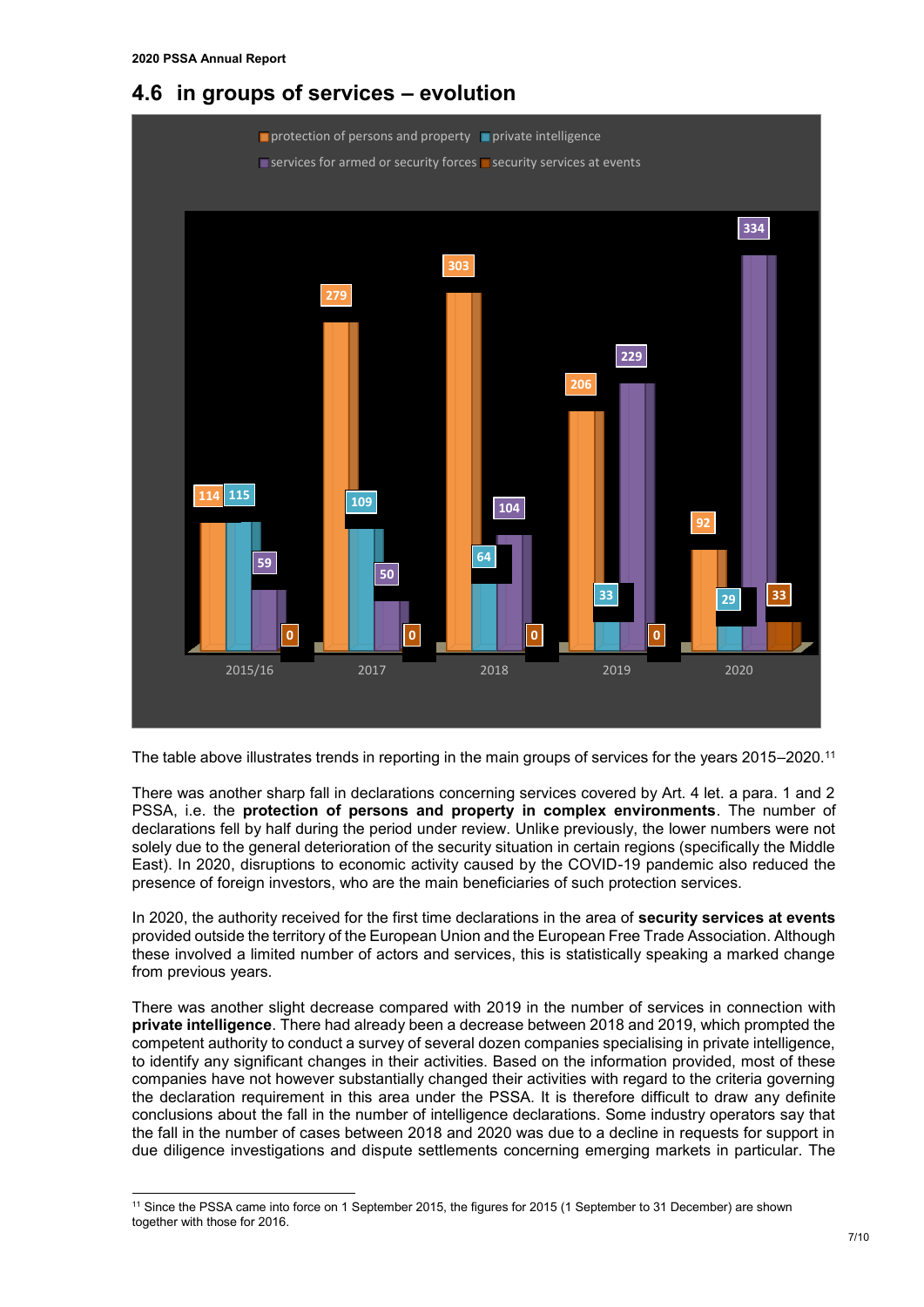COVID-19 pandemic appears to have played a role in the slight fall in the number of declared activities between 2019 and 2020 in this and other categories.

However, there was a significant rise in the number of declarations relating to **services for armed or security forces** (Art. 4 let. a para. 6, 7 and 8 PSSA). In 2020 (as in 2019), these represented the largest group of services. While several factors may have contributed to this (greater awareness of the obligation to declare on the part of companies, more efficient coordination procedures with SECO), an important cause for the increase in activity in this sector between 2019 and 2020 seems to have been that more declarations were submitted along with applications to renew general export licences under the GCA, which normally concern several countries at the same time.

### **4.7 Geographical distribution of activities (1.9.2015–31.12.2020)**

In terms of geographical distribution, the activities subject to the PSSA are mainly concentrated in the North Africa and the Middle East region, where nearly half of the activities declared since the act came into force were carried out, in addition to Europe and Central Asia.



*\*This percentage is especially large because of insecurity in the region, and the protection of persons and property that is required.*  It has however shrunk since 2019 due to the overall decrease in services for the protection of persons and property, which are *strongly represented in this region.* 

# **5. Contracting of security companies by federal authorities for protection tasks carried out abroad**

Under the PSSA, Swiss representations abroad may only use private security companies which are ICoCA members for protection in complex environments. Together with the Crisis Management Centre (KMZ), the ECPS regularly reviews the list of complex environments, taking into account the development of the security situation in the relevant countries and regions.

The FDFA encourages private security service providers in regions with few or no ICoCA members to join the association. In the past, a number of companies have been persuaded to join ICoCA after Swiss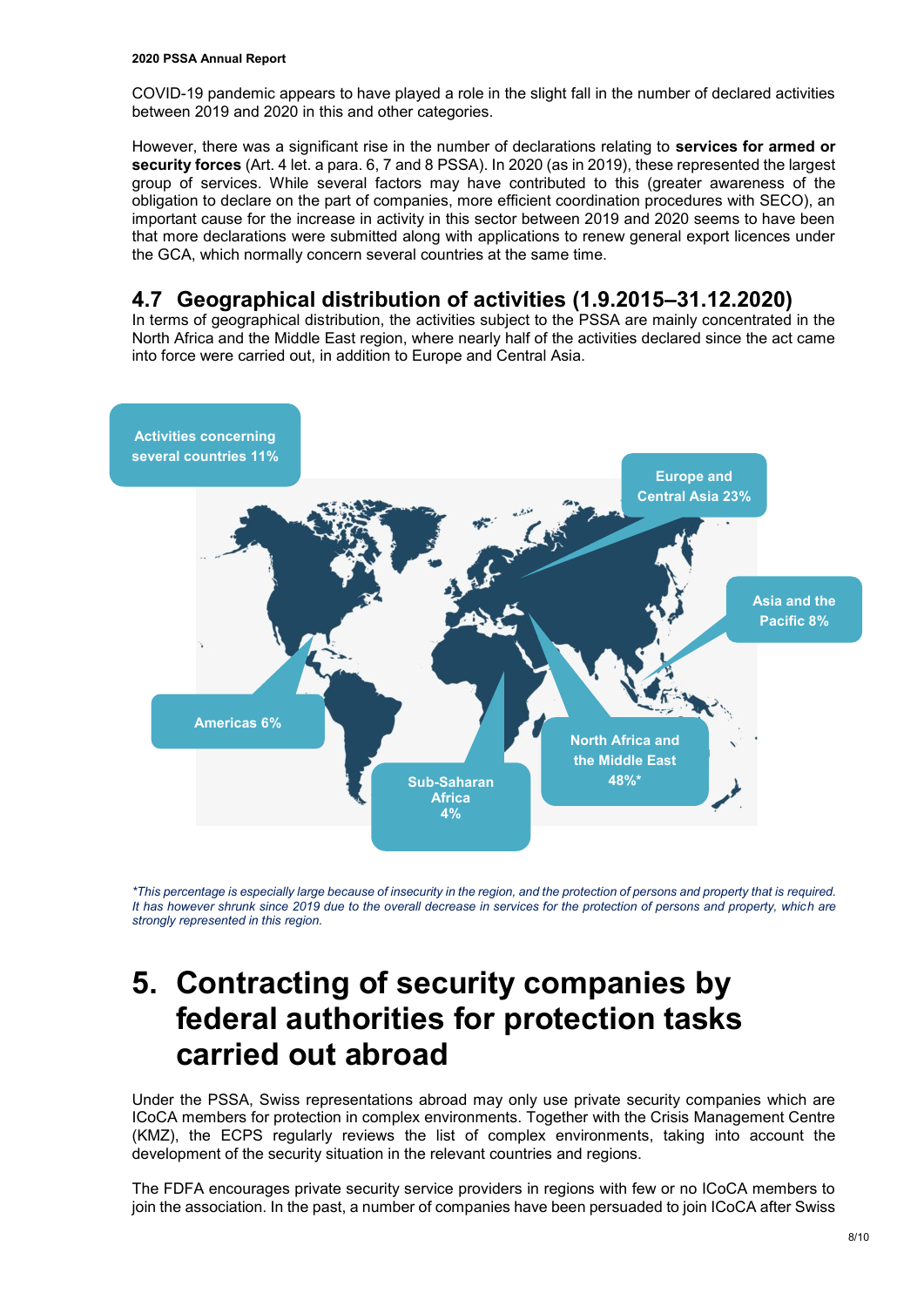representations informed potential security partners that Switzerland could only work with ICoCAcertified companies.

It is not only official Swiss representations that work with local security companies in other countries. Other federal authorities abroad also use such services, as do delegations from Bern. In this context, the ECPS is working together with the KMZ and the Competence Centre for Contracts and Procurement  $(CCP)^{12}$  to proactively raise awareness with individual services of the recent quidelines and directives, using the specially conceived *Guidelines on the Procurement of Security Guard Services by FDFA Representations.*

Even in countries which are not categorised as 'complex environments', an expanded assessment process for working with security companies is in place. Although ICoCA certification is a recommendation and not a binding criterion, the general contractual provisions are more closely adhered to than is the case among companies not involved in security.

# **6. New types of services**

An important task of the competent authority is to monitor developments in the private security services market internationally and in Switzerland, and to identify potential consequences of these developments. The competent authority aims not only to assess how they will affect the application of the PSSA, but also to anticipate risks and consequences for the monitoring and regulation of these activities in the various sectors concerned.

During the period under review, the competent authority closely monitored the development of new technologies used by companies active in private security, particularly in the military sector. However, developments in the private security sector were not only driven by technological advances. The COVID-19 pandemic, which was ongoing throughout 2020, also had repercussions in the security sector, which generated a great deal of debate in the press and in academic and political circles.

The year under review saw an increase in response to the pandemic in the number of public contracts awarded to private security companies, sometimes in areas deemed sensitive. According to some observers, the need for swift action did not always allow for adequate compliance with public procurement processes designed to ensure that companies employ suitably quantified personnel. Moreover, some countries declared a state of emergency to better manage the public health crisis and quickly stem the spread of the disease. The fact that services were often performed under a state of emergency is thought to have increased the risk that some rights of sections of the population vulnerable to the crisis would not be respected. Observers have reported incidents in connection with activities to maintain public order, for example. Another factor has been more extensive use of private companies in immigration detention centres at borders and in juvenile and adult prison facilities, where sanitary conditions have worsened during the pandemic. Some observers believe that this may have led to the use of excessive force, or even – in the most serious cases – to human rights abuses. The unconsidered contracting of private companies to supply health logistics services (test management, tracing methods) can also incur considerable risks for the protection of people's personal data and privacy.

It has been argued that governance mechanisms in the private security sector have proven inadequate during the pandemic firstly because of the non-binding nature of existing legal frameworks (e.g. the Montreux Document<sup>13</sup>) and secondly because such mechanisms were designed with other situations in mind (than those faced during the pandemic), i.e. 'complex environments' and situations of armed conflict. Experiences – good and bad – from this period of crisis may provide fresh impetus in the debate surrounding the need for regulation in the private security sector, a debate which has been ongoing for several years.

# **7. Conclusions and outlook**

The competent authority gives a positive assessment of its fifth year of operation. The importance of the declaration mechanism concerning private security services provided abroad introduced by the PSSA and the pioneering role played by Switzerland in this area are widely recognised, as shown by the report

<sup>&</sup>lt;sup>12</sup> From 1 January 2021: Contracts, Procurement, Compliance Division (CPC)

<sup>13</sup> [https://www.eda.admin.ch/dam/eda/en/documents/aussenpolitik/voelkerrecht/20192511-montreux-document\\_EN.pdf](https://www.eda.admin.ch/dam/eda/en/documents/aussenpolitik/voelkerrecht/20192511-montreux-document_EN.pdf)